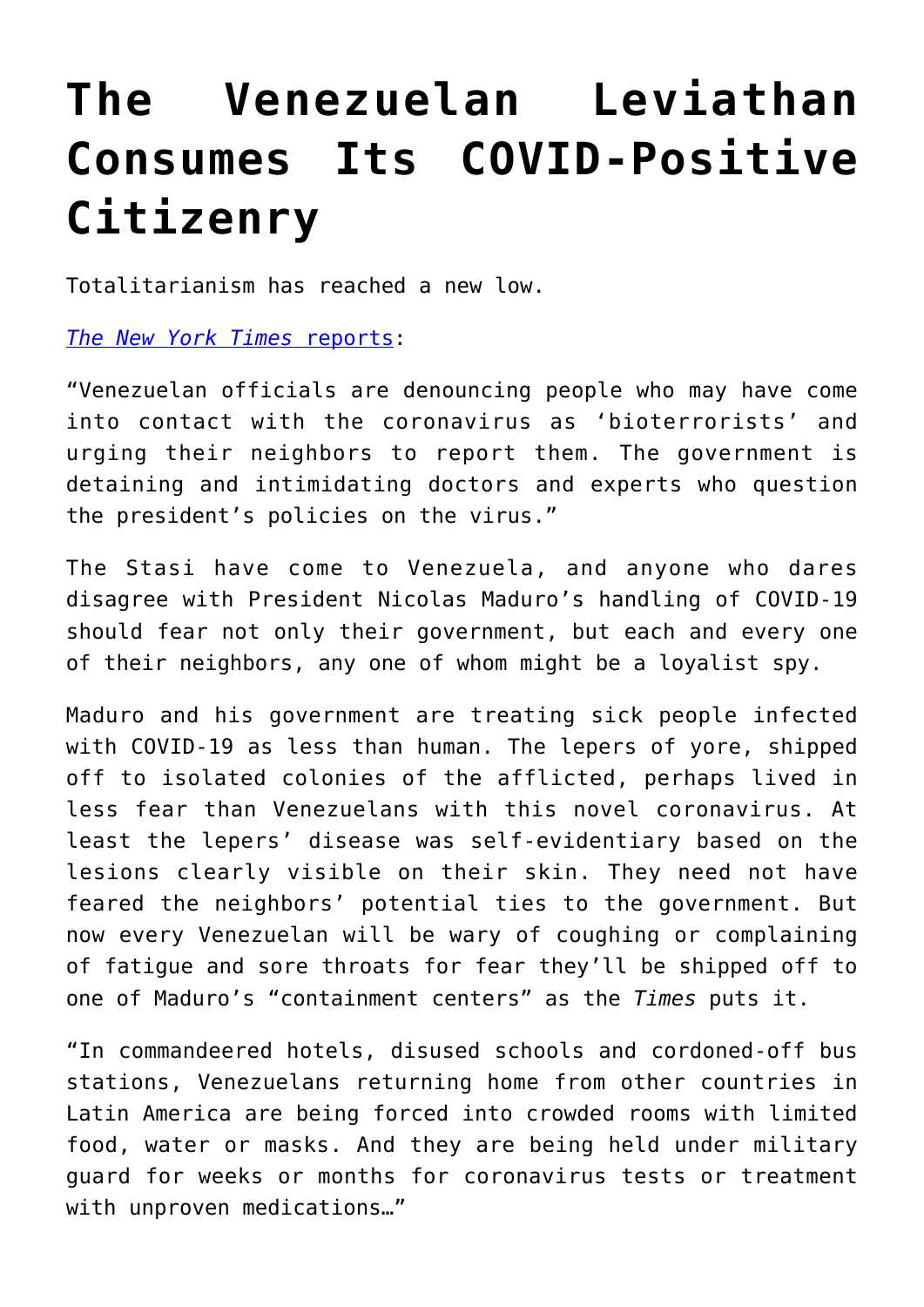"They told us we're contaminated, that we're guilty of infecting the country," Caracas based nurse Javier Aristizabal told the *Times*.

Sick people, who need the aid of their families and friends more than ever, are now being treated as enemies of the Venezuelan state. The *Times* reports "governing party activists are marking the homes of families suspected of having the virus with plaques and threatening them with detention."

Sound familiar to a certain post-Weimar Germany in any way?

Interviewees of the *Times* speculate that the government of Venezuela is treating its citizens so poorly due to the embarrassment resulting from the supposedly wonderful – but completely overwhelmed – socialized health care system.

This is also just the way things always go in a collectivist political system where the individual is held in little to no regard. Frank S. Meyer commented on this in his book *[In](https://www.amazon.com/gp/product/0865971404/ref=as_li_tl?ie=UTF8&camp=1789&creative=9325&creativeASIN=0865971404&linkCode=as2&tag=intelltakeo0d-20&linkId=4ac9a1e702b60818fb36940df12aadb3) [Defense of Freedom](https://www.amazon.com/gp/product/0865971404/ref=as_li_tl?ie=UTF8&camp=1789&creative=9325&creativeASIN=0865971404&linkCode=as2&tag=intelltakeo0d-20&linkId=4ac9a1e702b60818fb36940df12aadb3)* when he noted that certain ideologies "actually believe that society is a living organism."

"This doctrine… depends upon the belief that society or the state is a being, almost a person, who in reciprocal relationship with individual persons hands out rights as they fulfill their duties to it."

Ascribing personhood to the Venezuelan state, its leaders have punished individual citizens infected with COVID-19 because they have not fulfilled what Maduro and his cronies view as the citizens' duties to the state, namely mindless acceptance of the regime's authority. What Meyer wrote, and what Maduro is putting into effect, is a concept which has long been very foreign to Americans.

Every time that a politician goes on about the duties Americans have to society or the state, especially in this fear-filled time of COVID, we would do well to remember that